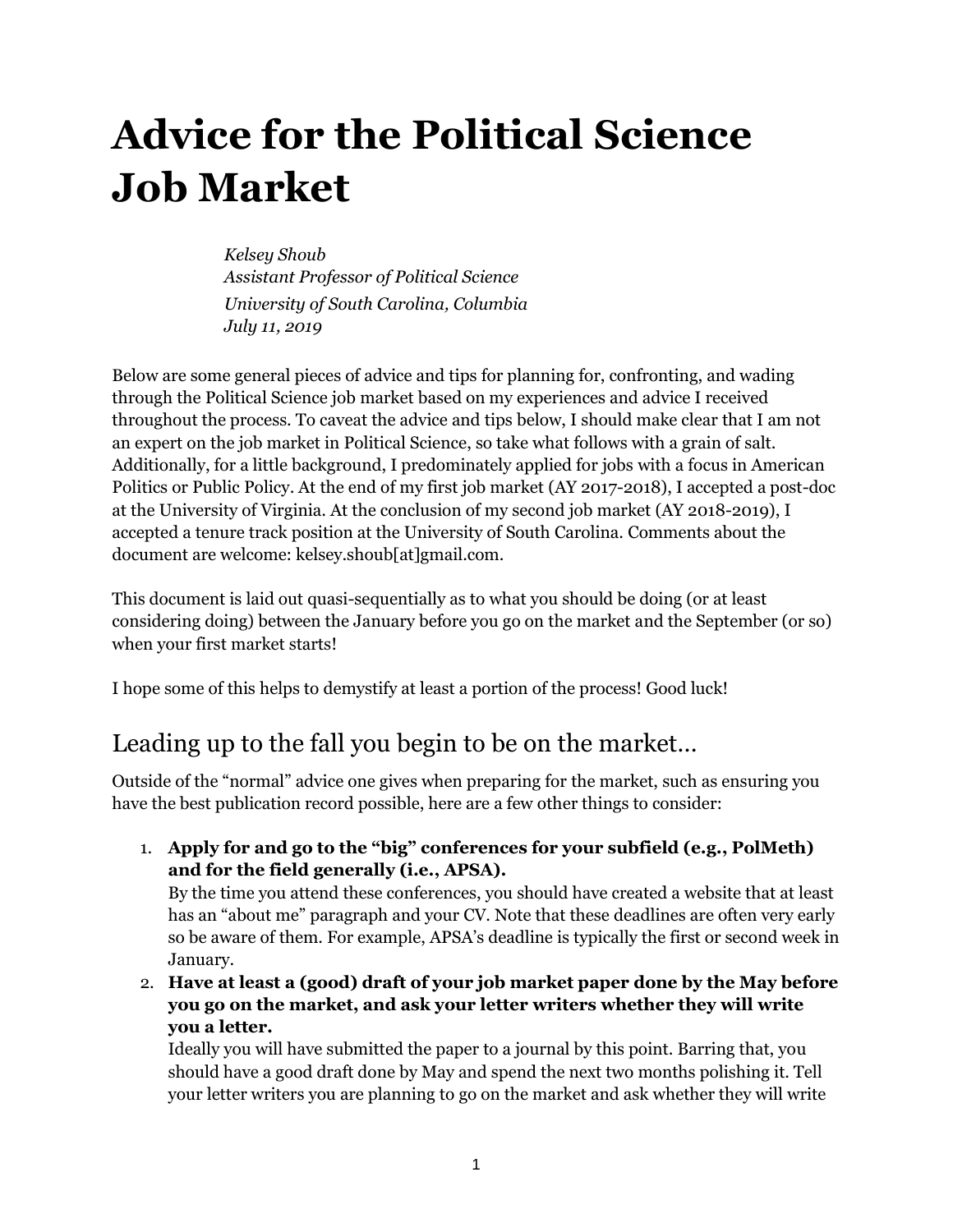you a recommendation letter. You should have a minimum of 3 letter writes, one of whom must be your adviser.

- 3. **Have your "generic" materials written by the end of July.** Your letter writers should be sent these materials, and they should be given at least 6 weeks to write your letters. This means that your basic packet should be drafted by the end of July, and then they should be polished by the end of August. The components of this are discussed in the sections that follow.
- 4. **Build a good support system and pick up a fun new hobby!** The job market is incredibly stressful. You need a good group of people around you and an activity to distract you and remind you that there is life outside of this process.

## **Application Materials**

Although the specific components for each job you apply to may be different, there are standard components that many will ask for that you can prepare during the summer before applying. In addition to these formal components, you should create a personal website that presents your general materials, research, and teaching experience.

## **A Personal, Professional, and Public Website**

You should make one and publish it by the August you are on the job market, if not before. This is because those you may reach out to for meetings and interviews at APSA may visit your website to quickly verify you are who you say you are and to learn more about you. However, you should never put anything up on your website that is not polished and that you would not want a potential employer or colleague to see (i.e., working papers). Here are a few questions and related tips that helped me to think through when I got started:

#### ● **What platform should you use?**

Websites provided by your institution are typically free, which is really nice, but cannot travel with you. As a result, if you can afford it, I would suggest creating a website that can travel with you regardless of where you go. Create a website on Wix, WordPress, SquareSpace, or a similar platform that you can maintain throughout your career. Nearly all of these platforms offer student-based pricing.

#### ● **What content should be included?**

Two essential pages for any academic website are: (1) an "about me" section that states what your research looks at, your teaching interests, where you've been published, and where you are in your career (e.g., I am PhD candidate at the University of North Carolina); and (2) a page that provides your basic job market materials (i.e., teaching portfolio, research statement, and writing sample). Additionally, on both pages, you should provide a link for those wanting to download your CV. That being said, ideally you will have 5 pages: the home page that includes your "about me" profile, your CV, your research interests and activities, your teaching interests and experience, and your job market materials. By APSA, you should have published at a minimum your "about me" page with your CV.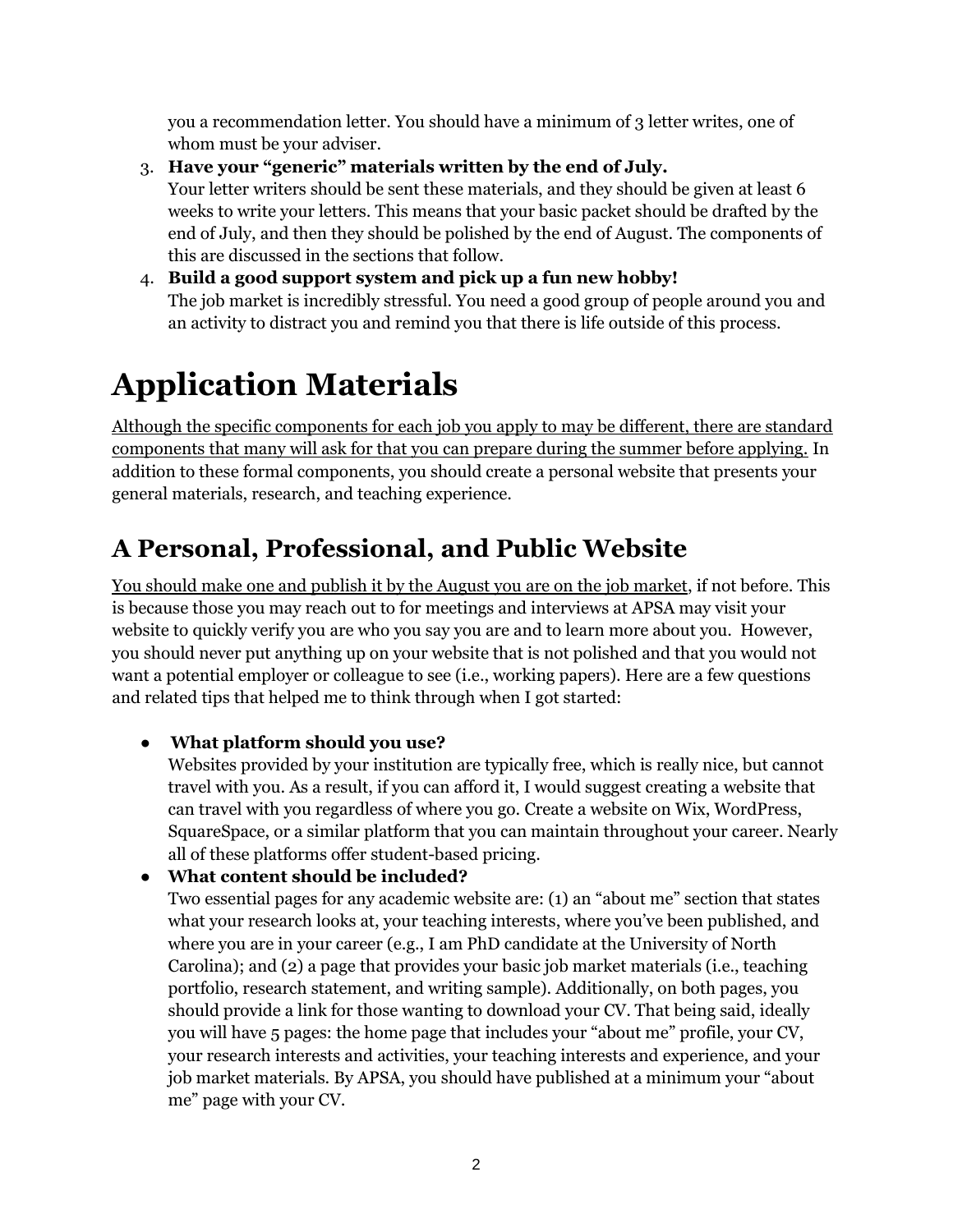#### ● **Once it's created, is there anything you should do?**

First, while the majority of people accessing your site will likely be on desktops, make sure that people using their cell phones will still be able to access and read your website. Second, make sure that if your name is googled in conjunction with the words "political science" or "polisci", then your website is one of the first sites to be listed. To get it to do so, you may need to ask friends and family to Google your name or your name in conjunction with "political science" or "polisci", find your website among the results, and then click it. Eventually, this should help your website be one of the first listed.

## **The Basic Components of the Application Packet**

For each of the different documents that may be a part of the application, it is best to get examples from those who have recently been on the market and have your committee members read multiple drafts. Below is a list of the "standard" application components. These include:

● **Cover Letter or Letter of Interest**

This should be 1-2 pages, single spaced. It should introduce who you are, why you are interested in the position, what makes you a good fit for the institution/position, what your research and teaching credentials are, what your research and teaching potential is, and what is enclosed in your application packet.

● **CV**

The order in which you list things on your CV subtly signals how you prioritize different areas of your academic life. As a result, depending on whether you are predominately applying to teaching-oriented rather than research-oriented institutions, you should reorder the contents of you CV.

#### ● **Research Statement**

A 2-4 page statement on your research agenda that signals where it has been and where it is going. For ABDs and PostDocs, there should be a section explicitly discussing your dissertation.

#### ● **Teaching Statement**

A 2-3 page statement that addresses your teaching philosophy, your teaching experience, and what courses you could/would like to teach.

#### ● **Teaching Evaluations**

A 1-3 page summary of your teaching evaluations that includes a summary of both your ratings and student comments. Make the raw teaching evaluations available upon request.

#### ● **Writing Sample**

A solo-authored paper of 20-30 double spaced pages that stands alone and effectively demonstrates your research interest. For ABD and first year PostDocs, this should be a sample from your dissertation.

#### ● **Diversity Statement**

A 1-2 page statement on how you would (and have) promote(d) diversity and inclusion in the department, on campus, and in the discipline.

#### ● **3+ Letters of Recommendation**

In addition to these, search committees may also ask for: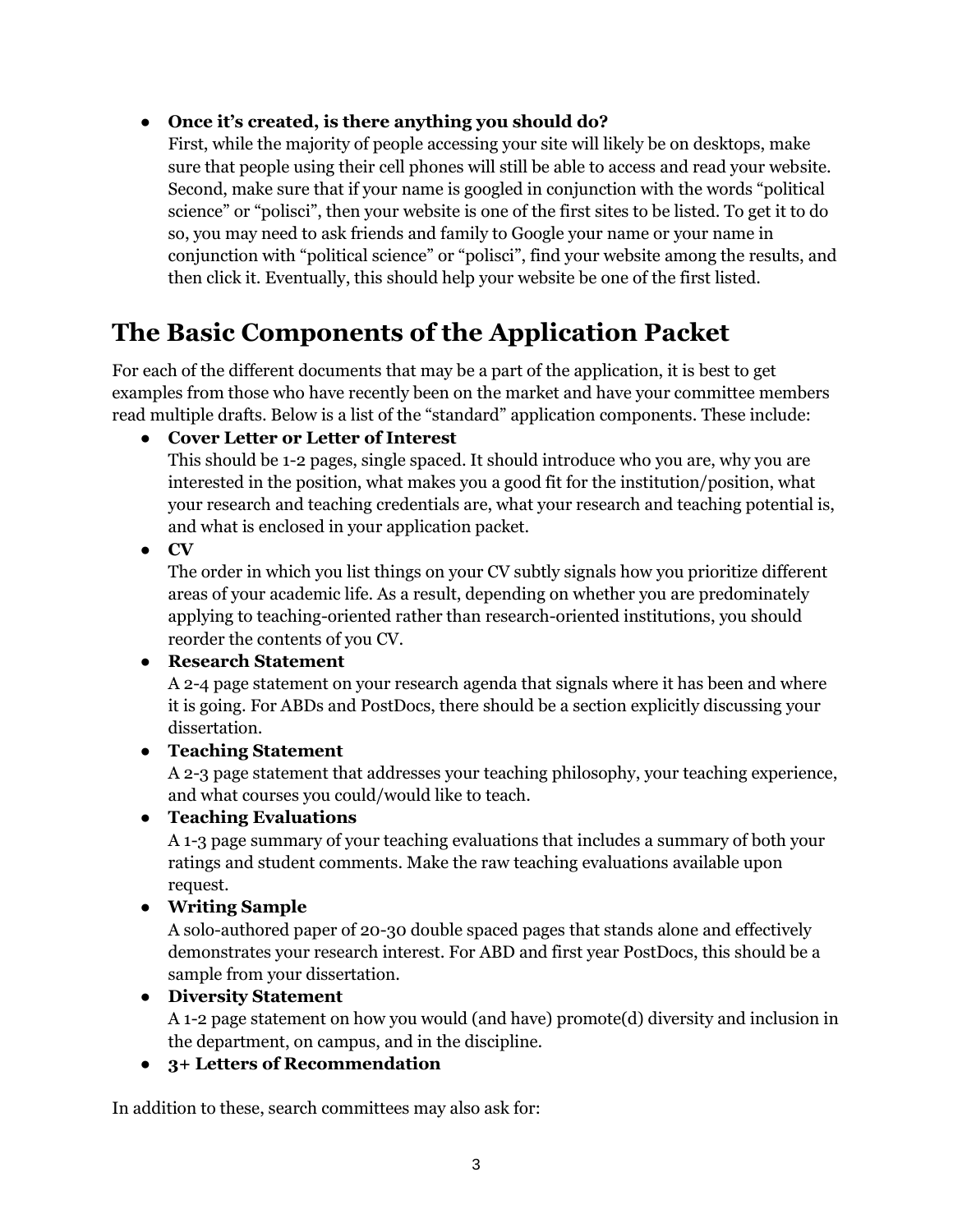- A course syllabus (or two)
- A statement on how you understand or relate to the goals and mission of the university
- A one page statement on your dissertation

## **Now that you have your materials, when & how do you apply?**

#### ● **When is the "the market?"**

Jobs begin to be posted in June and continue to be posted throughout the academic year. Most tenure track jobs are posted between June and January, while most postdocs and visiting positions are posted between January and June. However, the first deadlines for turning in applications tend to be the last weekend in August. Additionally, not all jobs that are posted in the fall are filled in the fall, and searches can continue until they have filled a position.

#### ● **Where can you find job postings?**

Universities can post job openings in many places. Most post job openings on APSA's eJobs board and/or the Chronicle of HigherEd. In addition to this, some will promote open positions on related listservs, more general higher education job websites, and/or on Twitter. This means that you should be on the relevant listservs for you before you hit the market and that you should identify what higher education job websites you should be looking at.

#### ● **How do you apply?**

Essentially all applications are now online and increasing numbers are doing them on either AcademicJobs or Interfolio. Both websites store your materials, which makes applying for the second job on their websites very easy. Additionally, many schools use an internal application system, which is unique to that university. Make sure to apply to a position between 1 and 2 weeks before the deadline.

## **Interviewing**

Interviews can take on many different forms and come at different times. Below are some things to consider at each stage.

## **To (in)formally interview at APSA or not?**

Based on my experience, I would suggest participating in them. They give you the opportunity to learn about different positions and begin to be comfortable with the interviewing process. While they will not get you a job, they can help get your foot in the door.

#### ● **What are "APSA interviews?"**

While some APSA interviews serve as informational interviews, where the person or persons conducting them simply give you information, many are conducted in the same manner and serve a similar purpose of a phone or Skype interview. Further, in addition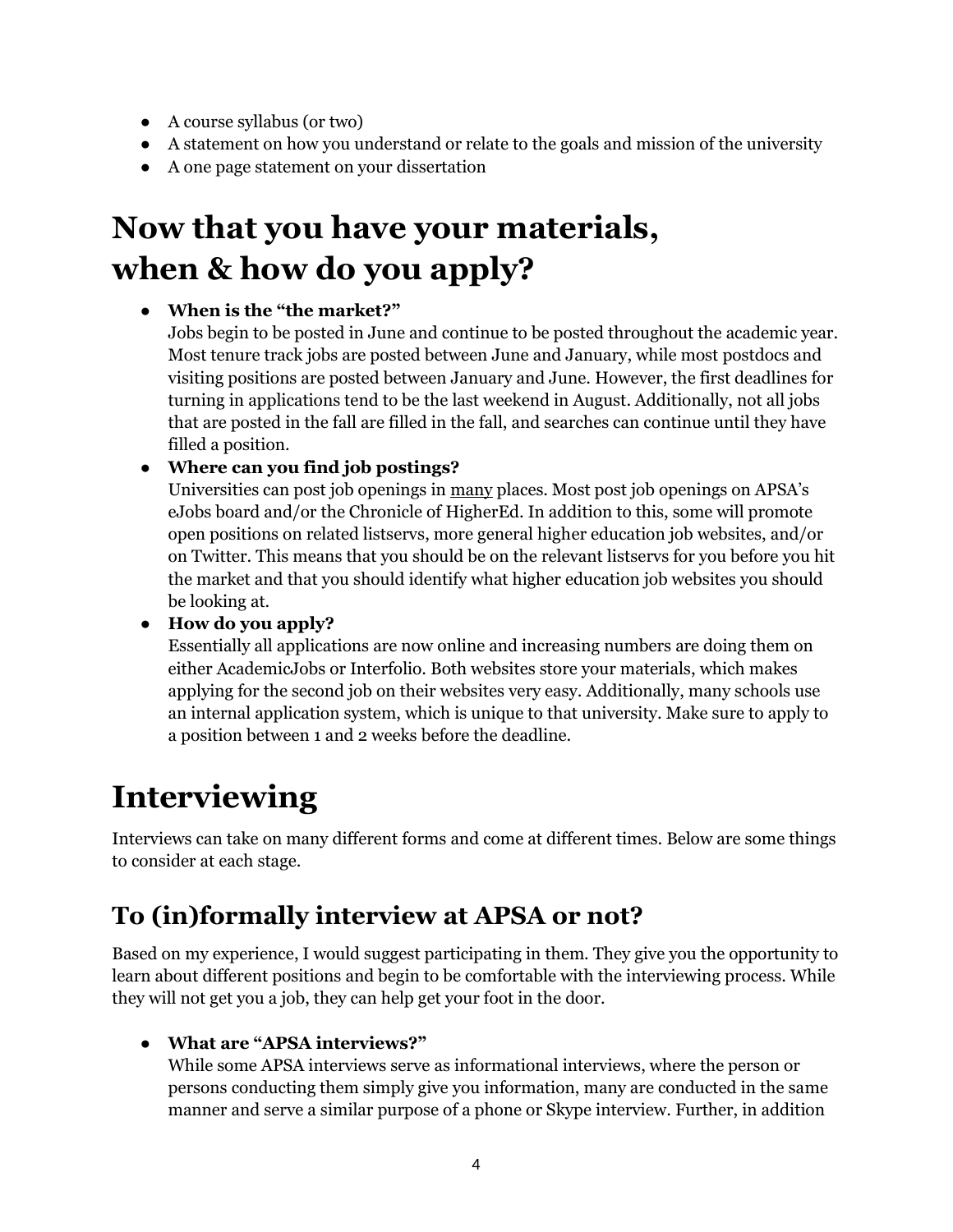to "official" APSA interviews, you may set up or be e-mailed to "informally" interview at APSA. These informal interviews are conversations with one or more professors from an institution about the position, the area surrounding the university, your research, and what courses you might want to teach.

#### ● **How do you set up an APSA interview?**

You need to reach out to schools or individual members of search committees to set up an interview. To know whether a school is doing APSA interviews, you should start checking job postings in July. Within the posting, schools typically indicate whether or not they are doing interviews or are available to meet at APSA. They may also list what you need to send them when you ask for an interview. Typically, this is either or both a CV and/or a cover letter (i.e., a letter of interest). Additionally, on related listservs or on twitter, individuals may advertise that they will be at APSA and happy to discuss and answer questions about the department and position. Set these up as you see them posted, and be cognizant that "deadlines" for setting these up may be early.

#### ● **What should you prepare for the interview itself?**

Regardless of whether it is a formal or informal interview, you should bring a few copies of your CV with you, have looked over any materials you sent them beforehand, and prepared—or at least thought about—answers to a number of standard questions (i.e., questions about why you want the position, your research, and your teaching). Additionally, you need to have questions for them about the position and school. If you are meeting with multiple schools, you may consider bringing a notebook in which you have already prepared "cheat sheets" for each position and in which you can take notes.

## **Video and Phone Interviews**

While not all institutions do video or phone interviews, many do. Throughout this process, remember that it is highly variable and random. There may be a very short or very large gap between when the application window closes and they contact you for a video or phone interview, and then another variably sized span of time after the interview to let you know whether or not you have a campus interview.

Below are a few tips that I found useful when preparing for and doing video and phone interviews.

What should you do to prepare?

- Do a fake interview with a friend and a friend of a friend to make sure everything is working on your computer or phone and to you get comfortable with the format.
- Make a "cheat sheet" with bullet point answers, notes, and a summary of the position to quickly look over before the interview begins.
- Make an "overview" syllabus if there is a course you *know* they will ask you about.
- Look over your materials for that position and become more familiar with the school, department, and position.

What about for the interview itself?

● Dress like it's an in-person interview regardless of whether it is via phone or video.